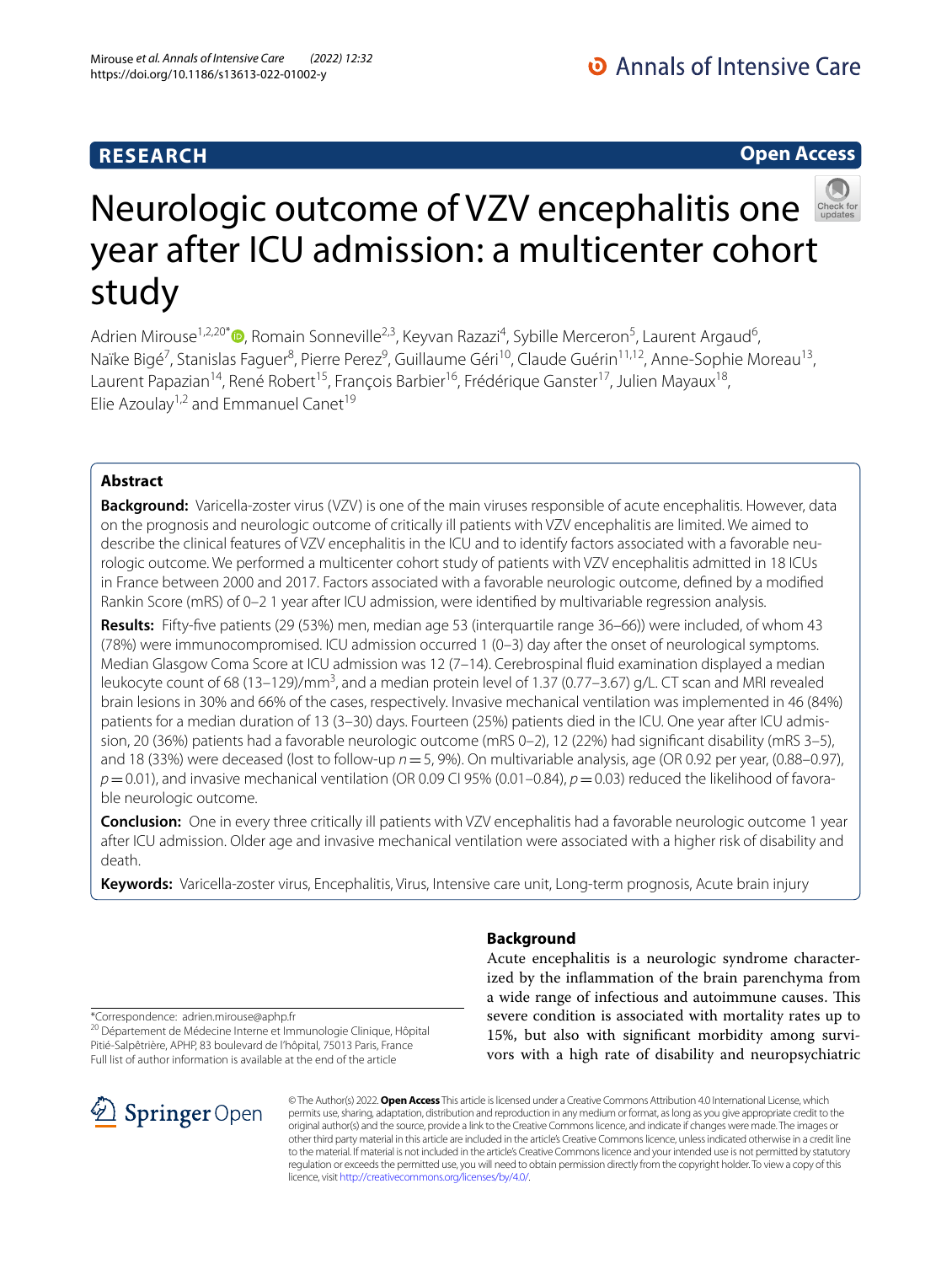sequelae  $[1]$  $[1]$ . The widespread of conjugate vaccines has led to a reduction in the incidence of bacterial meningitis with viruses now being the most common cause of central nervous system (CNS) infections [\[2](#page-7-1)]. Moreover, the routine use of polymerase chain reaction (PCR) assays has greatly increased our ability to identify in the cerebrospinal fuid (CSF) many neurotropic viruses known to cause infectious encephalitis [\[3](#page-8-0)]. About 40% of patients with encephalitis require admission to the intensive care unit (ICU), and one-fourth invasive mechanical ventilation, for close monitoring or management of coma, seizures or other complications (aspiration pneumonia, autonomic instability or cardiac arrhythmia)  $[4]$  $[4]$ . The outcome of acute viral encephalitis in the ICU is estimated to be poor, although data are limited to specifc etiologies (herpes simplex virus (HSV)-1 or -2) or small singlecenter experiences [\[5–](#page-8-2)[8\]](#page-8-3).

Varicella-zoster virus (VZV) is one of the eight herpes viruses known to cause human infections and is the second cause of acute encephalitis in France after herpes simplex virus (HSV) 1 and 2 [\[2,](#page-7-1) [3,](#page-8-0) [9](#page-8-4)]. Its incidence has grown over the last decade  $[10]$ . The most common neurologic symptoms of VZV infection are meningoencephalitis, cerebellitis, stroke, myelopathy and retinitis.

Therefore, we conducted a large multicenter cohort study to report the clinical features, ICU management, and outcome of VZV encephalitis in ICU patients. We aimed to investigate the association between the use of invasive mechanical ventilation and the neurologic outcome 1 year after ICU discharge. We hypothesized that the use of invasive mechanical ventilation in patients with VZV encephalitis would negatively impact neurologic outcome.

#### **Methods**

This study was approved by the French Intensive Care Society Ethics Committee (#15-12) on March the 16th 2015, and received an authorization to use patients' data from the French Data Protection Agency (no. 1868870). According to French law, a waiver of informed consent was obtained.

## **Study design, setting, and population**

We conducted a multicenter retrospective cohort study in 18 French ICUs (see Additional fle [1:](#page-7-2) Table S1). We identified all adults ( $\geq$  18 years of age) admitted to the participating ICUs between January 1, 2000, and January 1, 2017, and registered in the electronic hospital databases with any of the codes for VZV encephalitis by using the International Classifcation of Diseases 10th Revision (ICD-10) coding system (B01.1, B01.0, B02.0, B02.1). All patients' medical records were reviewed by 2 investigators (AM and EC) to confrm the diagnosis of VZV encephalitis. The diagnosis of encephalitis was confrmed if patients had an acute change in mental status or behavior  $\geq$  24 h mentioned in their medical charts, with at least 2 of the following manifestations: fever within 72 h before or after presentation, generalized or partial seizures, new onset of focal neurological fndings, lumbar puncture with CSF white blood cell count  $\geq 5/\text{mm}^3$ , neuroimaging or electroencephalogram (EEG) abnormalities suggestive of encephalitis [[11](#page-8-6)]. A positive PCR for VZV DNA in a CSF sample was mandatory for the diagnosis of VZV encephalitis.

## **Data collection**

For each patient, data were extracted manually from the medical chart. We obtained data for baseline patient characteristics, including demographics, comorbidities, chronic medications, and past medical history. Clinical and laboratory data, neuroimaging, and EEG were extracted from the medical charts. Immunosuppression was defned as chronic use of steroids (> 3 months) or other immunosuppressive drugs, solid organ transplantation, HIV infection, hematologic malignancy or solid tumor treated by chemotherapy during the past 5 years. Neurologic symptoms were classifed as confusion, coma, seizures, status epilepticus, motor or sensitive impairment, cerebellar syndrome, and cranial nerves disorders. Mental status at baseline was graded using the Glasgow Coma Scale (GCS). Coma was defned as a GCS < 8. Other VZV-related manifestations were extracted from the medical chart, including chicken pox skin rash, hepatitis, pneumonia, and digestive symptoms. Disease severity was assessed using the Sequential Organ Failure Assessment (SOFA) at day 1 after ICU admission [[12](#page-8-7)]. Acute kidney injury (AKI) was defned according to the Kidney Disease Improving Global Outcomes criteria [\[13](#page-8-8)]. High-dose steroids were defned as more than 30 mg/day of equivalent prednisone.

#### **Outcome**

Two physicians (AM, EC) assessed neurologic outcomes by reviewing the medical charts and or by contacting the general practitioner in charge of the patient and or the patient. The outcome was assessed at ICU discharge, 6 months, and 1 year after ICU discharge using the modifed Rankin Scale (mRS) (scores range from 0 to 6, with higher scores indicating greater disability and score 6 indicating death)  $[14]$  $[14]$  $[14]$ . For this study, a favorable neurologic outcome was defned as an mRS score of 0 (no symptoms at all), 1 (no signifcant disability) or 2 (slight disability).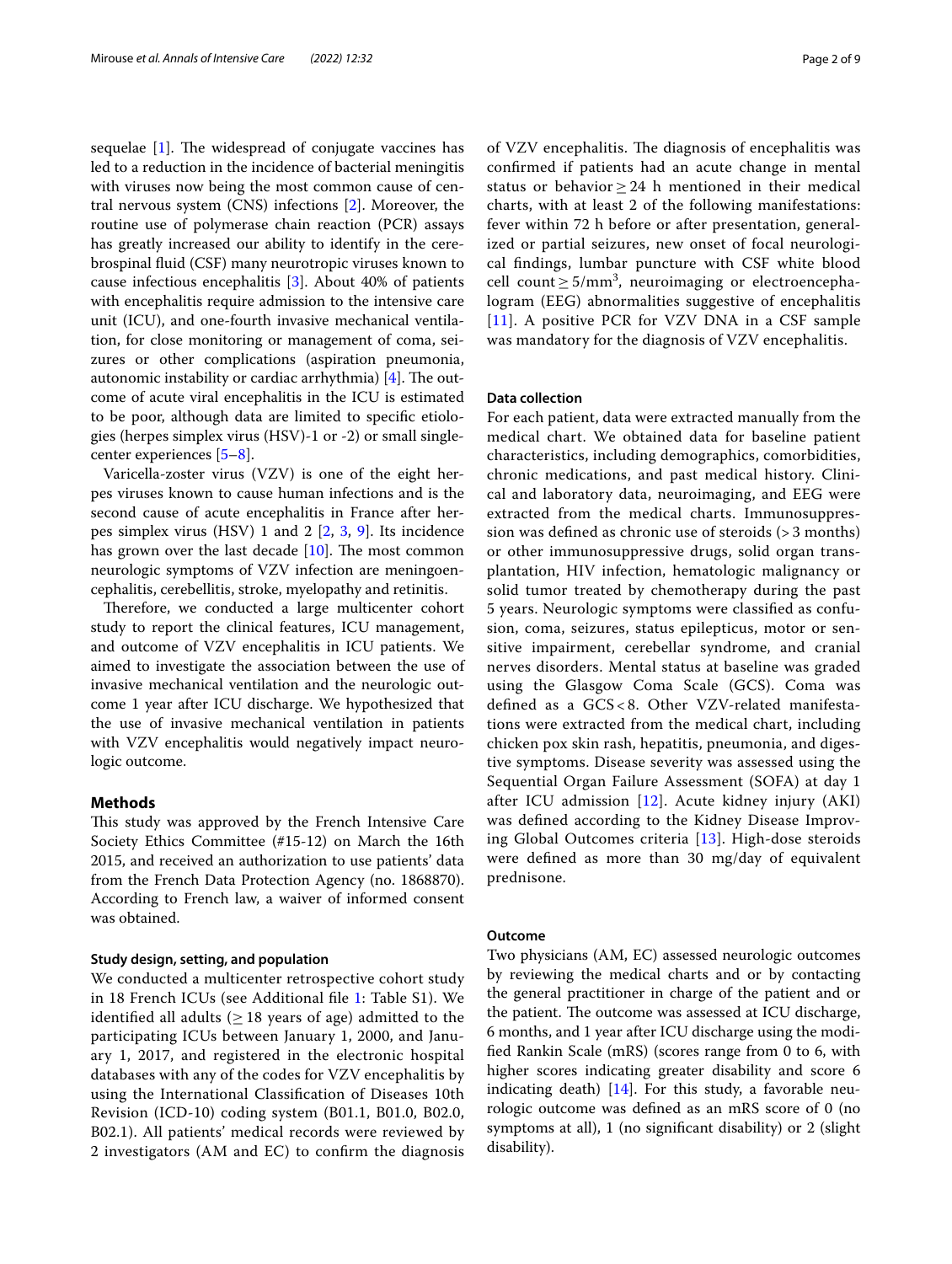# **Objectives**

The primary objective of the study was to identify factors associated with a favorable neurologic outcome 1 year after ICU discharge. The secondary objectives were to describe the clinical features, treatments, and outcomes of critically ill patients with VZV encephalitis.

# **Statistical analysis**

Continuous variables are described as median and interquartile range (IQR) and compared using Wilcoxon's test; categorical variables are shown as counts (percent) and compared using exact Fisher test. We did not use any technique to replace missing data; missing data are reported. The occurrence of favorable 1-year neurologic outcome (versus unfavorable 1-year neurologic outcome) was analyzed as a binary variable. Logistic regression analyses were performed to identify variables which were associated with the occurrence of favorable 1-year neurologic outcome, with estimated odds ratios (OR) and 95% confidence intervals (95% CI). The multivariable model selected to identify factors independently associated with favorable 1-year neurologic outcome was also a logistic regression model. For the multivariable model, we preselected candidate variables which plausibly ft with complicated hospital stay based on knowledge from the literature and our assumptions (age, invasive mechanical ventilation and underlying immunosuppression). We carefully checked to avoid collinearity between variables and we applied the rule of selecting approximately 1 variable per 7 events. For the number of events of the smallest group  $(n=20)$ , a maximum of 3 variables were included. All tests were two-sided, and p-values lower than 5% were considered to indicate signifcant associations. Statistical tests were conducted using the R statistics software, version 3.5.0 (R Foundation for Statistical Computing, Vienna, Austria; [www.R-project.org/\)](http://www.R-project.org/).

# **Results**

# **Study population**

During the study period, 55 critically ill patients were coded as having VZV encephalitis. A detailed analysis of the medical fles confrmed the diagnosis for the 55 patients. Table [1](#page-2-0) reports their main features. Median age was 53 (36–66) years and 29 (53%) were men. Forty-three (78%) patients were immunocompromised with chronic use of steroids, malignancy and solid organ transplantation being the most common causes of immunosuppression. Patients were admitted in the ICU 1 (0–3) day after the onset of neurologic symptoms. The main reasons for ICU referral were coma (*n*=22, 40%) and confusion  $(n=20, 36%)$ . At ICU admission, the median GCS was 12 (7–14) and a body temperature higher or equal

#### <span id="page-2-0"></span>**Table 1** Baseline characteristics of the 55 study participants

| Variable                                                                             | Patients $n = 55$ |
|--------------------------------------------------------------------------------------|-------------------|
| Age, years, median [IQR]                                                             | 53 [36-66]        |
| Male sex, n (%)                                                                      | 29 (53%)          |
| Underlying immunosuppression, n (%)                                                  | 43 (78%)          |
| Steroids                                                                             | 20 (36%)          |
| Solid organ transplant                                                               | 12 (22%)          |
| <b>HIV</b>                                                                           | 11 (20%)          |
| Hematological malignancy                                                             | 11 (20%)          |
| Solid neoplasm                                                                       | 3(5%)             |
| Other causes of immunosuppression <sup>a</sup>                                       | 8 (15%)           |
| Reason for ICU admission, n (%)                                                      |                   |
| Confusion                                                                            | 22 (40%)          |
| Coma                                                                                 | 20 (36%)          |
| Status epilepticus                                                                   | 10 (18%)          |
| Neurologic deficits                                                                  | 3 (5%)            |
| VZV-related organ involvement, n (%)                                                 |                   |
| Skin rash                                                                            | 37 (67%)          |
| Pneumonia                                                                            | 11 (20%)          |
| Hepatitis                                                                            | 11 (20%)          |
| Neurological symptoms                                                                | 55 (100%)         |
| Confusion                                                                            | 27 (49%)          |
| Coma                                                                                 | 20 (36%)          |
| Seizures                                                                             | 18 (33%)          |
| Headaches                                                                            | 18 (33%)          |
| Neurologic deficits                                                                  | 17 (31%)          |
| Ataxia                                                                               | 3(5%)             |
| Time from the onset of neurological symptoms to ICU<br>admission, days, median [IQR] | $1[0-3]$          |
| Clinical parameters at ICU admission, median [IQR]                                   |                   |
| Temperature                                                                          | 38.5 [37.3–39.3]  |
| <b>SOFA</b>                                                                          | $6[4-9]$          |
| GCS                                                                                  | $12$ [7-14]       |
| Cerebrospinal fluid examination, median [IQR]                                        | 55 (100%)         |
| Leukocytes, /mm <sup>3</sup>                                                         | 68 [13-129]       |
| Lymphocytes, /mm <sup>3</sup>                                                        | 70 [27-95]        |
| Neutrophils, /mm <sup>3</sup>                                                        | 25 [3-40]         |
| Protein, g/L                                                                         | 1.37 [0.77-3.67]  |
| Glucose, mmol/L                                                                      | 3.8 [2.6–5.0]     |
| Positive VZV PCR, n (%)                                                              | 55 (100%)         |
| Brain CT-scan, n (%)                                                                 | 33 (60%)          |
| Abnormal findings                                                                    | 10 (30%)          |
| Brain MRI, <i>n</i> (%)                                                              | 30 (55%)          |
| Abnormal findings                                                                    | 21 (70%)          |
| EEG, n (%)                                                                           | 24 (44%)          |
| Abnormal findings                                                                    | 18 (75%)          |

<sup>a</sup> Other causes of immunosuppression: connective tissue disorder treated with immunosuppressive drugs (*n*=4), common variable immunodefciency (*n*=2), pregnancy (*n*=2), cirrhosis (*n*=2)

CT, computed tomography; EEG, electroencephalogram; GCS, Glasgow Coma Scale; HIV, human immunodefciency virus; ICU, intensive care unit; IQR, interquartile; MRI, magnetic resonance imaging; SOFA, Sequential Organ Failure Assessment; PCR, polymerase in chain reaction; VZV, varicella-zoster virus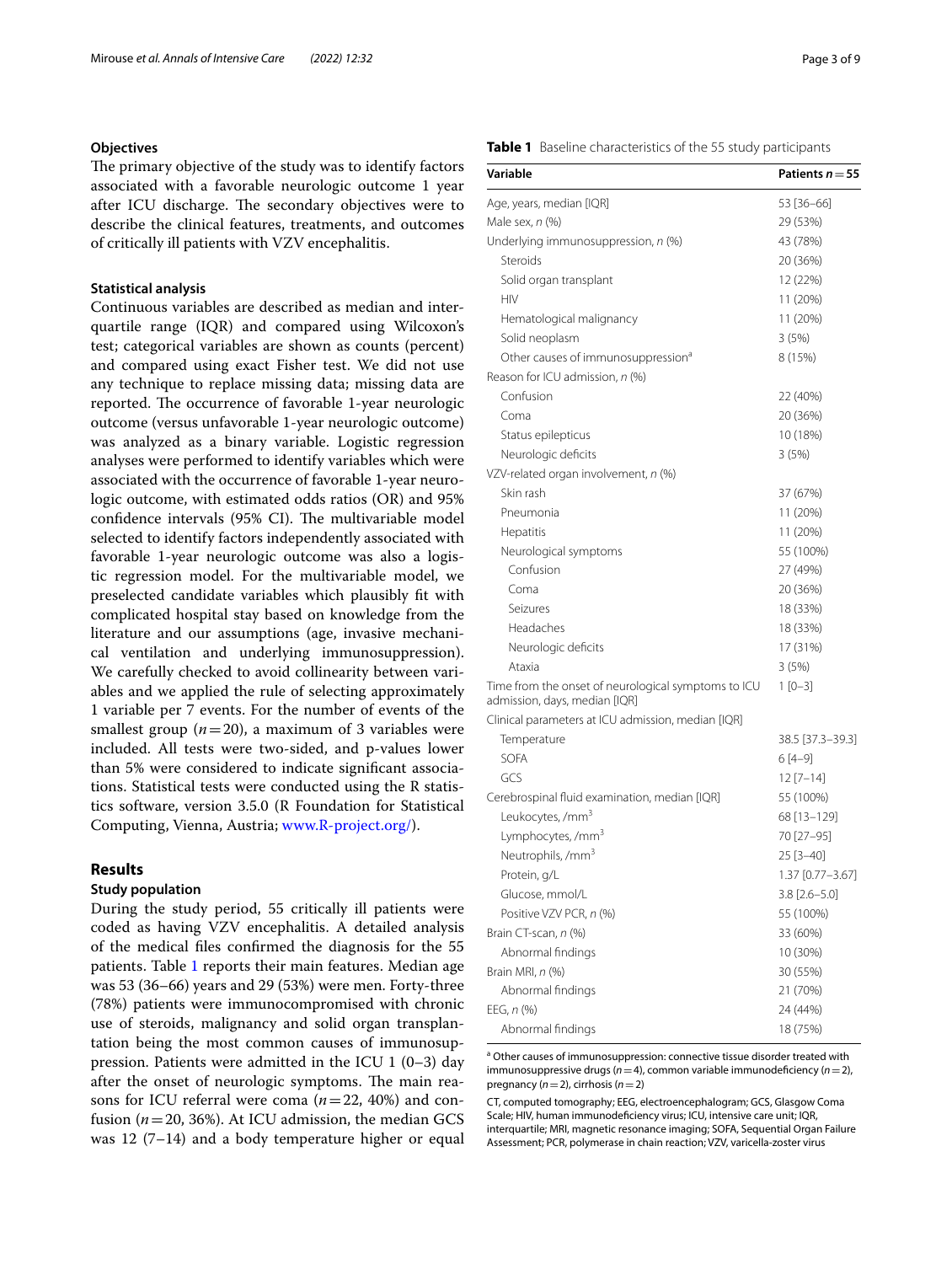to 38.3 °C was noted in 34 (62%) patients. Two-thirds of the patients had a typical chickenpox skin rash associated with the neurologic symptoms. All patients had abnormal CSF examination with a median leukocyte count of 68  $(13-129)/mm<sup>3</sup>$  with predominance of lymphocytes (70% [61%–82%]), and a median protein level of 1.37  $(0.77-3.67)$  g/L. A brain imaging was performed in 42 (76%) patients, including 33 (66%) computed-tomography (CT) scan and 30 (55%) magnetic resonance imaging (MRI), abnormal in 10 (30%) and 21 (70%) cases, respectively. Twelve (22%) patients had a normal CT-scan followed by an abnormal brain MRI. Brain MRI analysis displayed brain parenchyma hyperintensities consistent with encephalitis in 10 (33%) patients, cerebral vasculitis in 8 (27%) patients (ischemic lesions in 5 patients, microbleeds in 2 patients and cerebral hemorrhage in one patient), and brain edema in 3 (10%) patients (Fig. [1](#page-3-0)). Brain MRI lesions involved frontal lobes in 6 (20%) patients, temporal lobes in 4 (13%) patients, parietal lobes in 4 (13%) patients, occipital lobes in 3 (10%) patients, basal ganglia in 3 (10%) patients, brainstem in 3

(10%) patients, and cerebellum in 3 (10%) patients. EEG abnormalities were noted in 18/24 (75%) patients. Main abnormalities included seizures or post-ictal changes  $(n=5, 21\%)$ , and non-specific encephalopathy  $(n=13, 10\%)$ 54%).

## **ICU management and outcomes**

Table [2](#page-4-0) provides details about the treatments used in the ICU. Two-thirds of the patients were treated with 10 mg/kg/8 h of intravenous acyclovir and one-third with 15  $mg/kg/8$  h for a median duration of 14 (9–19) days. Eight (15%) patients received an additional antiviral drug (foscavir,  $n=6$ , ganciclovir,  $n=2$ ) and 3 (5%) were treated with intravenous immunoglobulins. High-dose steroid pulses were administered to 4 (7%) patients for the treatment of VZV-related brain vasculitis (Fig. [1](#page-3-0)). During the ICU stay, 18 (33%) patients had seizures and 12 (22%) developed status epilepticus. Mechanical ventilation was implemented in 46 (84%) patients for a median duration of 13 (3–30) days. Intubation occurred on day 1 after ICU admission in 43 (78%) patients. AKI was diagnosed in 28



<span id="page-3-0"></span>**Fig. 1** Imaging characteristics of VZV encephalitis and vasculitis from brain MRI. **A** 18-year-old man was admitted to the ICU for fever, headaches and altered consciousness. He underwent a second kidney transplantation 2 years ago. The onset of neurologic symptoms started 2 days before ICU admission and invasive mechanical ventilation was implemented at day 2 for coma. The lumbar puncture revealed acute lymphocytic meningitis and the PCR for VZV was positive. Brain MRI showed multiple recent ischemic lesions of the brain parenchyma (**A**: white arrows) and vasculitis with multiple stenosis of the circle of Willis arteries (**B**: red arrows). He was treated with intravenous acyclovir 10 mg/kg/8 h and steroids (methylprednisolone 1 mg/kg). He recovered gradually and was extubated after 4 days of invasive mechanical ventilation. The patient was ultimately discharged alive 8 days after ICU admission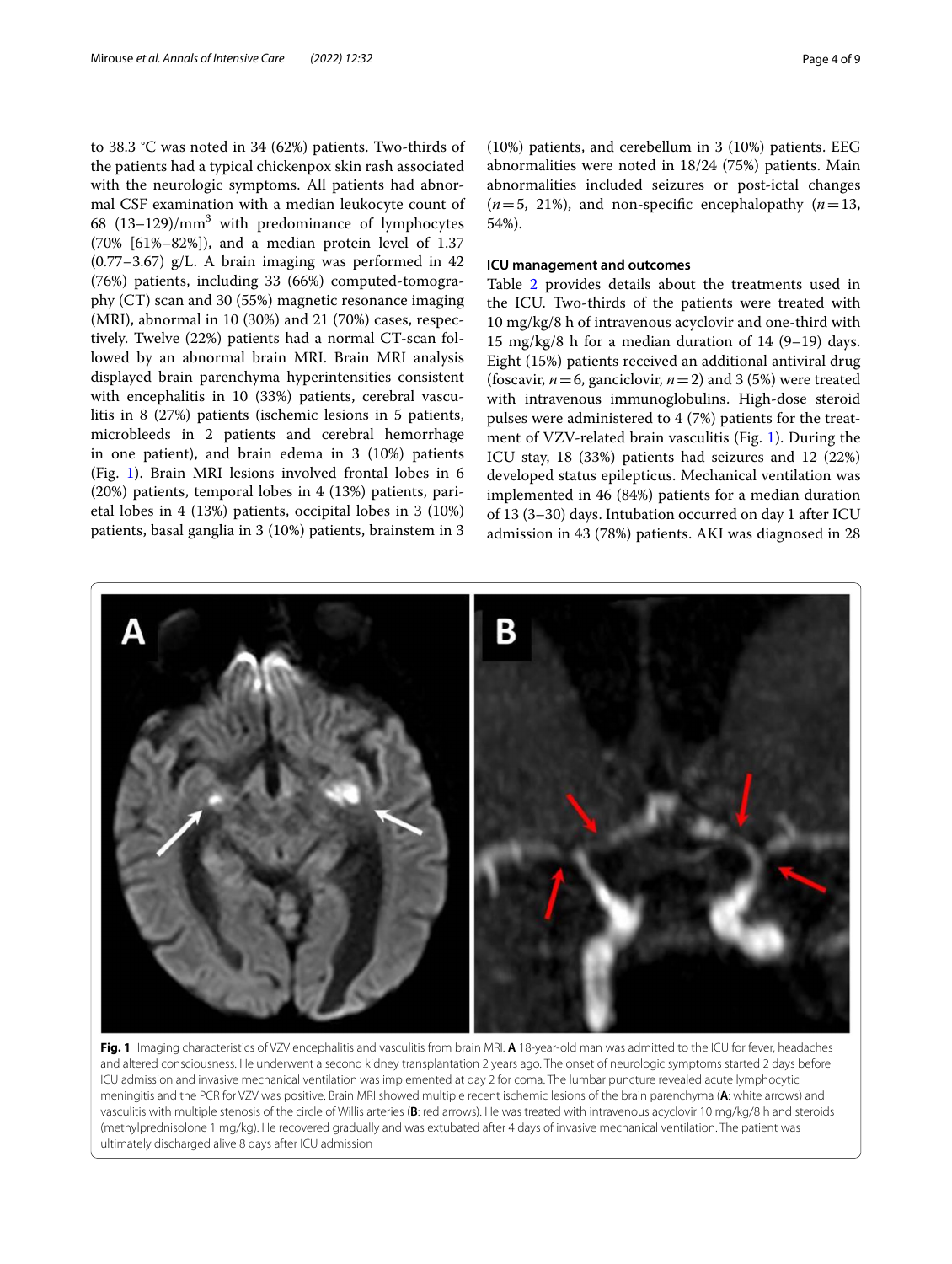## <span id="page-4-0"></span>**Table 2** ICU management and outcome

| <b>Variables</b>                             | <b>Patients</b> |
|----------------------------------------------|-----------------|
| Neurocritical care, n (%)                    |                 |
| Acyclovir                                    | 55 (100%)       |
| High dose of steroids                        | 4(7%)           |
| Anticonvulsant therapy                       | 12 (22%)        |
| Life-sustaining therapies                    |                 |
| Invasive mechanical ventilation (IMV), n (%) | 46 (84%)        |
| Duration of IMV, days, median [IQR]          | $13[3-0]$       |
| Vasopressors, n (%)                          | 22 (40%)        |
| Renal replacement therapy, n (%)             | 15 (27%)        |
| Outcome                                      |                 |
| ICU mortality, <i>n</i> (%)                  | 14 (25%)        |
| ICU length of stay, days, median [IQR]       | $15[6 - 38]$    |
| Hospital length of stay, days, median [IQR]  | 35 [17-55]      |
| One-year mortality                           | 18 (33%)        |

AKI, acute kidney injury; ICU, intensive care unit; IQR, interquartile; VZV, varicellazoster virus

(51%) patients and 15 (27%) required renal replacement therapy.

ICU and hospital length of stay were 15 (6–38) days and 35 (17–55) days, respectively. Fourteen (25%) patients died during the ICU stay. Main causes of death were multi-organ failure in 4 (29%) patients (all of them had bacterial superinfection), treatment limitations because of an expected poor neurologic outcome in 4 (29) patients, brain death in 3 (21%) patients, and VZVrelated fulminant hepatitis in 2 (14%) patients. Among the 41 (75%) ICU survivors, 4 (7%) with poor neurologic outcome ultimately died from sepsis during the frst year after ICU discharge (lost to follow-up *n*=5, 9%). Six months and 1 year after ICU discharge, 18 (33%) and 20 (36%) patients had a favorable neurologic outcome (mRS 0–2), while 14 (26%) and 12 (22%) had moderateto-severe disability (mRS 3–5), respectively (Fig. [2](#page-4-1), Additional fle [1](#page-7-2): Table S2).

# **Factors associated with favorable one‑year neurologic outcome**

By univariate analysis, older age, underlying immunosuppression, and invasive mechanical ventilation were associated with an increased risk of disability or death 1 year after ICU discharge. By multivariable analysis, older age and invasive mechanical ventilation were independently associated with a lower probability of favorable neurologic outcome (mRS 0–2) (Table [3\)](#page-5-0).

# **Discussion**

# **Key fndings**

In this multicenter retrospective cohort study, we used the ICD-10 coding system and a manual review of the medical charts to identify ICU patients with VZV encephalitis. We sought to describe their clinical features, management, and identify predictors of neurologic outcome 1 year after ICU discharge. We found that almost

<span id="page-4-1"></span>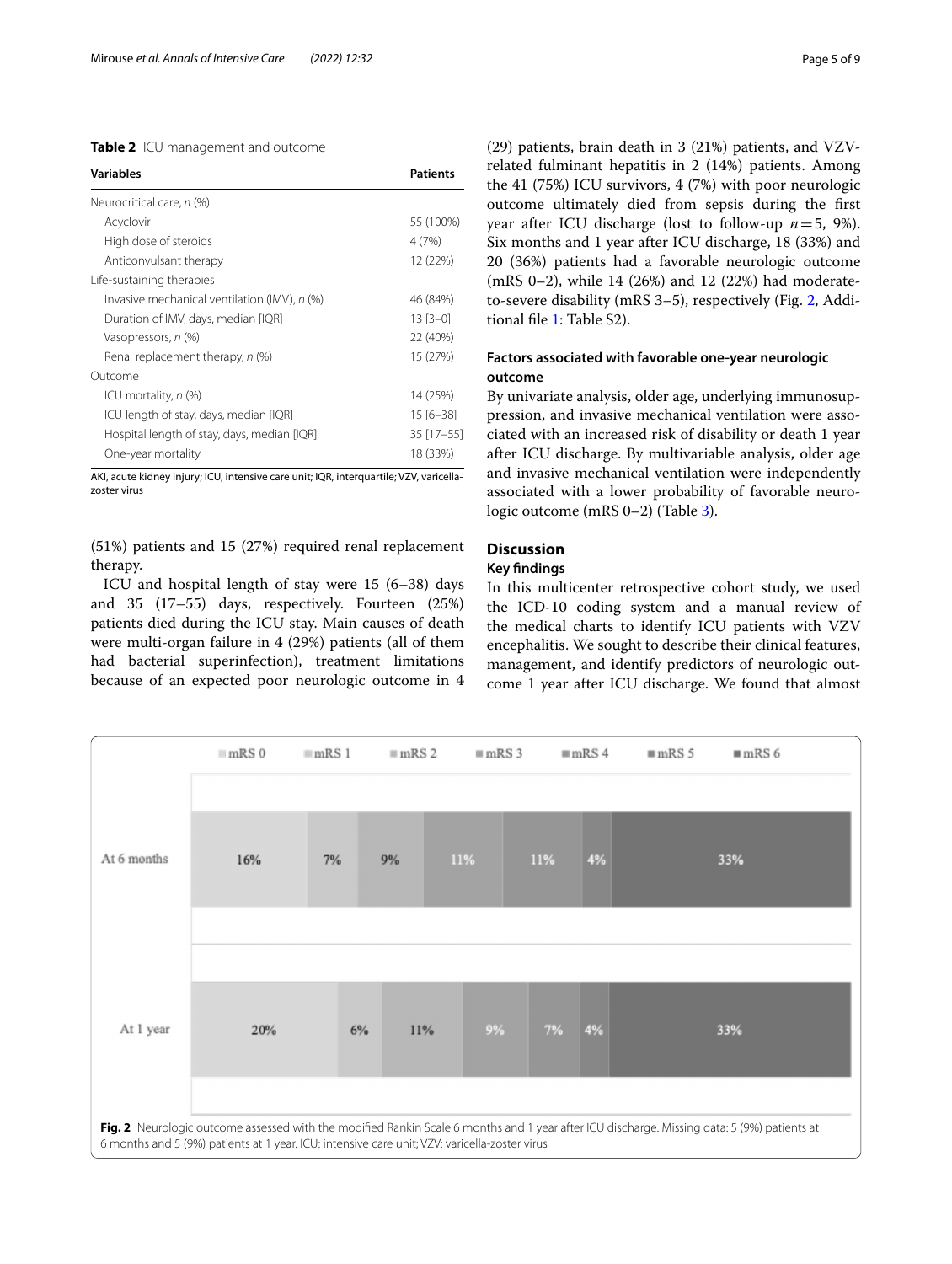<span id="page-5-0"></span>

|  |  |  | Table 3 Logistic regression analyses for factors associated with modified Rankin Scale scores of 0-2 at year-1 after ICU discharge |  |  |  |  |  |  |  |  |  |  |
|--|--|--|------------------------------------------------------------------------------------------------------------------------------------|--|--|--|--|--|--|--|--|--|--|
|--|--|--|------------------------------------------------------------------------------------------------------------------------------------|--|--|--|--|--|--|--|--|--|--|

| <b>Variables</b>                                                   | Univariate analysis    |         | Multivariable analysis |         |
|--------------------------------------------------------------------|------------------------|---------|------------------------|---------|
|                                                                    | OR [95% CI]            | p-value | OR [95% CI]            | p-value |
| Age, per year                                                      | $0.93$ $[0.89 - 0.97]$ | 0.0006  | 0.92 [0.88-0.97]       | 0.01    |
| GCS at ICU admission, per point                                    | $1.13$ [0.97-1.33]     | 0.12    |                        |         |
| Focalization sign at ICU admission                                 | 1.93 [0.58-6.39]       | 0.27    |                        |         |
| Seizures                                                           | 1.46 [0.45-4.69]       | 0.52    |                        |         |
| Status epilepticus                                                 | $0.84$ [0.21-3.36]     | 0.81    |                        |         |
| SOFA at day 1, per point                                           | $0.88$ [0.75-1.03]     | 0.1     |                        |         |
| Maximal temperature at ICU admission, per degree                   | $1.09$ [0.65-1.82]     | 0.74    |                        |         |
| Underlying immunosuppression                                       | $0.19$ [0.05-0.79]     | 0.019   | $0.26$ $[0.04 - 1.59]$ | 0.13    |
| CSF elements, per element                                          | 1.00 [0.99-1.00]       | 0.40    |                        |         |
| CSF protein level, per g/L                                         | $0.65$ [0.39-1.09]     | 0.09    |                        |         |
| Invasive mechanical ventilation                                    | $0.22$ $[0.05 - 1.04]$ | 0.05    | $0.09$ $[0.01 - 0.84]$ | 0.03    |
| Renal replacement therapy                                          | $0.83$ $[0.23 - 2.99]$ | 0.78    |                        |         |
| Vasopressors                                                       | $0.35$ $[0.10 - 1.22]$ | 0.09    |                        |         |
| Vasculitis on brain MRI                                            | $0.44$ [0.076-2.576]   | 0.35    |                        |         |
| Time from the onset of neurological symptoms to acyclovir,<br>days | $0.99$ $[0.91 - 1.08]$ | 0.74    |                        |         |
| High dose of steroids                                              | $0.71$ $[0.06 - 8.87]$ | 0.78    |                        |         |

CSF, cerebrospinal fuid; GCS, Glasgow Coma Scale; ICU, intensive care unit; MRI, magnetic resonance imaging; SOFA, Sequential Organ Failure Assessment

80% of patients with VZV encephalitis had underlying immunosuppression. Moreover, we found that two-thirds of patients who underwent brain MRI had abnormal fndings of whom 8 (15%) had signs of cerebral vasculitis. Finally, ICU mortality reached 25%, and a favorable neurologic outcome 1 year after ICU discharge was reported in 36% of the patients. Age and invasive mechanical ventilation were associated with an increased risk of disability or death.

#### **Relationship to previous studies**

Acute viral encephalitis often requires ICU admission for monitoring and treatment [\[15\]](#page-8-10). Most of the current knowledge on VZV encephalitis relies on laboratory data with limited clinical information, studies conducted outside the ICU, or small case series  $[6-8, 16]$  $[6-8, 16]$  $[6-8, 16]$  $[6-8, 16]$ . Thus, we report the largest cohort study on the clinical features and outcomes of patients admitted to the ICU for the management VZV encephalitis.

A recent study conducted in France on HSV encephalitis in the ICU setting found that patients had a median age of 64 years and 19% were immunocompromised [\[5](#page-8-2)]. In contrast, patients with VZV encephalitis in our study were younger (median age 53 years), and almost 80% were immunocompromised. Our results are in line with a recent nationwide Danish study where almost 40% of patients with VZV encephalitis had underlying immunosuppression [[16](#page-8-12)]. VZV encephalitis results from reactivation of the virus located in neurons of dorsal root,

autonomic and cranial ganglia, or less frequently from a primary infection [[17\]](#page-8-13). Around 50% of herpes zoster cases occur in subjects with reduced cell-mediated immunity [\[18](#page-8-14), [19\]](#page-8-15). Our results suggest that immunocompromised patients have an increased risk of developing more severe forms of VZV encephalitis [[20\]](#page-8-16). Moreover, the high proportion of immunocompromised patients in our study could explain that most of them developed a disseminated form of the disease with typical chickenpox skin rash. Moreover, a recent study identifed TLR3 mutations in patients with VZV and HSV encephalitis, suggesting a potential host factor for these diseases [[21\]](#page-8-17). We cannot exclude that non-immunocompromised patients in our cohort had such risk factors for VZV encephalitis.

Neuroimaging is a key component to investigate acute encephalitis. In this setting, MRI is the best modality over CT to analyze the brainstem, deep brain structures, cerebellum, and document signs of vasculitis [\[7](#page-8-18), [22](#page-8-19)[–24](#page-8-20)]. In HSV encephalitis, brain MRI changes have been associated with 90 days poor prognosis [\[25](#page-8-21)]. In our study, 70% of the patients who underwent brain MRI had abnormal fndings, of whom 50% had a normal CT. Moreover, we found that 8 (15%) had signs of cerebral vasculitis. Cerebral vasculitis is a well-known complication of VZV encephalitis with stenoses of the brain arteries often associated with ischemic lesions of the grey–white matter interface [\[22](#page-8-19), [23\]](#page-8-22). A recent study found that 16% of the patients with VZV encephalitis had signs of vasculitis,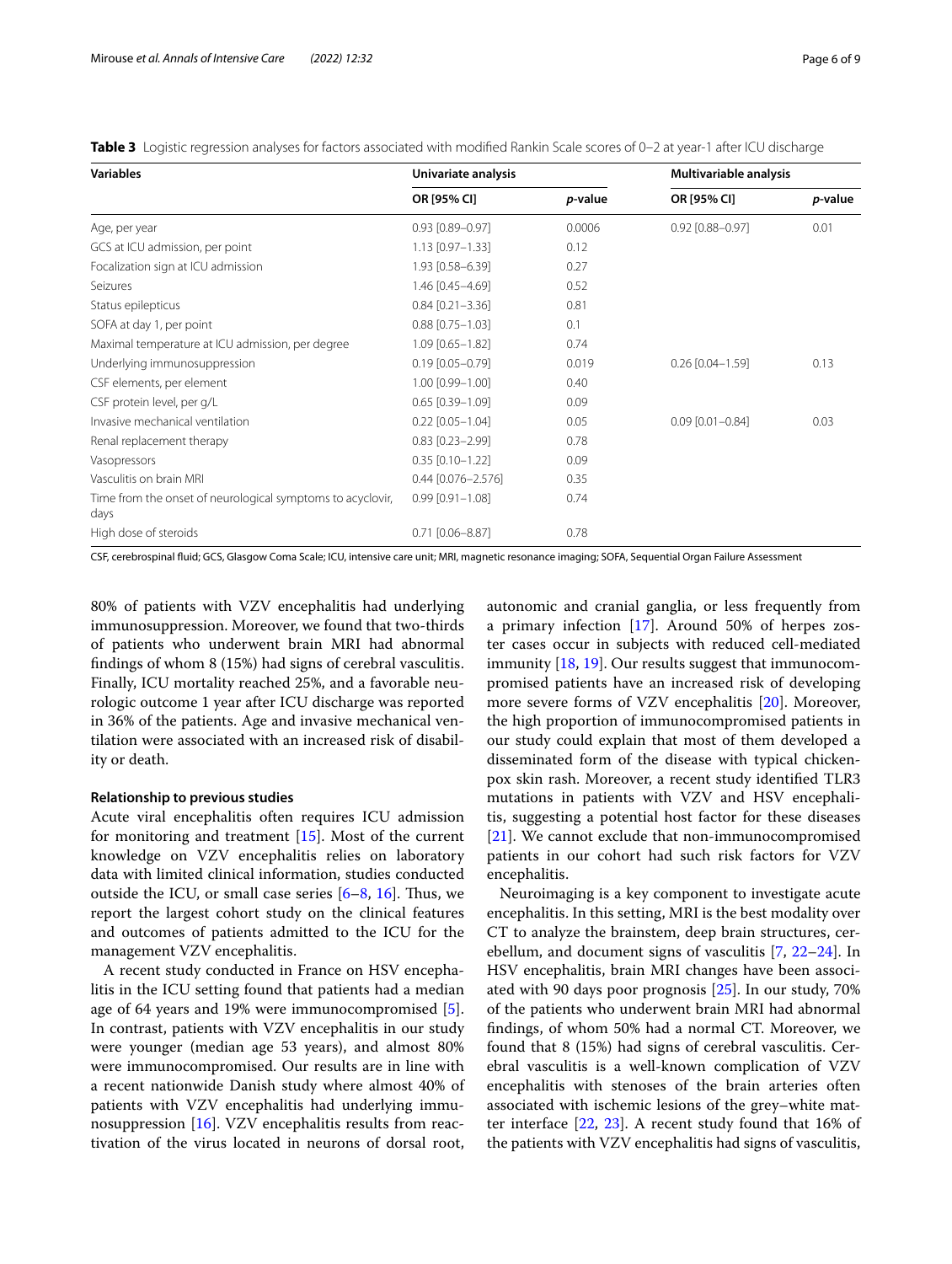and that vasculitis was independently associated with a higher risk of unfavorable outcome after discharge [\[16](#page-8-12)]. We did not fnd such association in our study. However, almost half of the patients included in our study did not have MRI investigations and thus, the true incidence of vasculitis in our cohort might be underestimated. We did not fnd any association between time from the onset of neurological symptoms to acyclovir treatment and neurological outcomes. However, most of the patients were treated within 72 h from the onset of symptoms. Moreover, we hypothesized that some symptoms were related to ischemic or infammatory brain lesions, for which acyclovir treatment had no impact. These findings are in line with those reported in HSV encephalitis in the ICU setting [\[5](#page-8-2)].

The use of adjunctive treatment with steroids for VZV vasculitis remains a matter of debate. Although recommended by some authors  $[26-28]$  $[26-28]$  $[26-28]$ , there are conflicting results and limited evidence to support the use of steroids in patients with herpes viruses encephalitis [[29](#page-8-25)[–31](#page-8-26)]. We did not fnd any association between the use of steroids and the neurologic outcome one year after discharge, yet the risk of unidentifed confounders and selection bias precludes any conclusion. An ongoing randomized controlled trial testing dexamethasone compared with no intervention in patients with HSV encephalitis will provide further information on the impact of steroids on the neurologic outcome of patients with acute viral encephalitis (ClinicalTrials.gov number, NCT03084783).

Previous studies reported mortality rates ranging between 4 and 20% in patients with VZV encephalitis [[16,](#page-8-12) [19,](#page-8-15) [20](#page-8-16), [32](#page-8-27)]. In our study, we found a higher mortality rate of 25%. This figure might be explained by the fact that our study is the only one conducted in the ICU setting. Therefore, we may have selected a specific population with more severe forms of the disease. Jaquet et al*.* reported a mortality of 14% in ICU patients with HSV encephalitis [[5\]](#page-8-2). Whether the higher rate of ICU mortality in our study is explained by specifc characteristics of the VZV or by the clinical frailty associated with the immunocompromised status of most patients needs further investigation. Another important fnding of our study is that only one-third of the patient had a favorable neurologic outcome 1 year after discharge. Furthermore, our longitudinal approach showed only a mild improvement of the neurologic outcome between 6 months and 1 year after ICU discharge (percentage of mRS 0–2 patients increased from 33 to 36%). This high rate of disability and death associated with VZV encephalitis is similar to the 71% of poor functional outcome reported by Jaquet et al*.* in ICU patients with HSV encephalitis. Herlin et al*.* reported that half of the 92 patients hospitalized for VZV encephalitis in Denmark had unfavorable outcome 3 months after discharge [[16\]](#page-8-12). However, only 14% of these patients were admitted to the ICU, and outcome was categorized according to the Glasgow Outcome Scale, which makes comparisons difficult. We found age and invasive mechanical ventilation to be associated with poor neurologic outcome, which is in agree-ment with previous studies on acute viral encephalitis [\[4](#page-8-1), [5,](#page-8-2) [16](#page-8-12)].

#### **Study implications**

The findings of our study imply that VZV encephalitis in the ICU setting is predominantly diagnosed in immunocompromised patients who ultimately require invasive mechanical ventilation, and is associated with a high rate of disability and death. Moreover, they imply that brain MRI is a mandatory neuroimaging investigation for a thorough examination of the parenchyma and cerebral arteries because CT lacks sensitivity and accuracy to detect brain parenchyma infammation, early signs of vasculitis, and cerebellum or brainstem lesions. Furthermore, our study implies that the diagnosis of cerebral vasculitis should be investigated systematically to discuss adjunctive immunomodulatory agents. Finally, the identifcation of age and invasive mechanical ventilation as predictors of functional outcomes may help physicians in their communication with patients and families about the likelihood of functional recovery.

## **Strengths and limitations**

Our study has several strengths. First, to our knowledge, we have conducted the largest study so far on the epidemiology and outcome of patients with VZV encephalitis admitted to the ICU. Thus, this study may help intensivists by providing new data relevant for their daily practice. Second, neurologic outcome was assessed twice, 6 months and 1 year after ICU discharge. Therefore, such longitudinal follow-up enabled us to detect patients who experienced late improvement. Third, we have a limited number of missing data for the assessment of neurologic outcome 1 year after ICU discharge (*n*=5 patients). Fourth, we used a validated tool for the assessment of functional outcome, namely the modifed Rankin Scale, which has demonstrated low inter- and intra-operator variability [\[33](#page-8-28)]. Finally, we identifed predictors of neurologic outcome 1 year after ICU discharge which could help intensivists in their communication with patients and families about the prognosis of VZV encephalitis in the ICU setting.

This study also carries some limitations. First, the retrospective design implies information bias with a possibility of missing data. Second, brain MRI was performed in 55% of the patients. Thus, we may have underestimated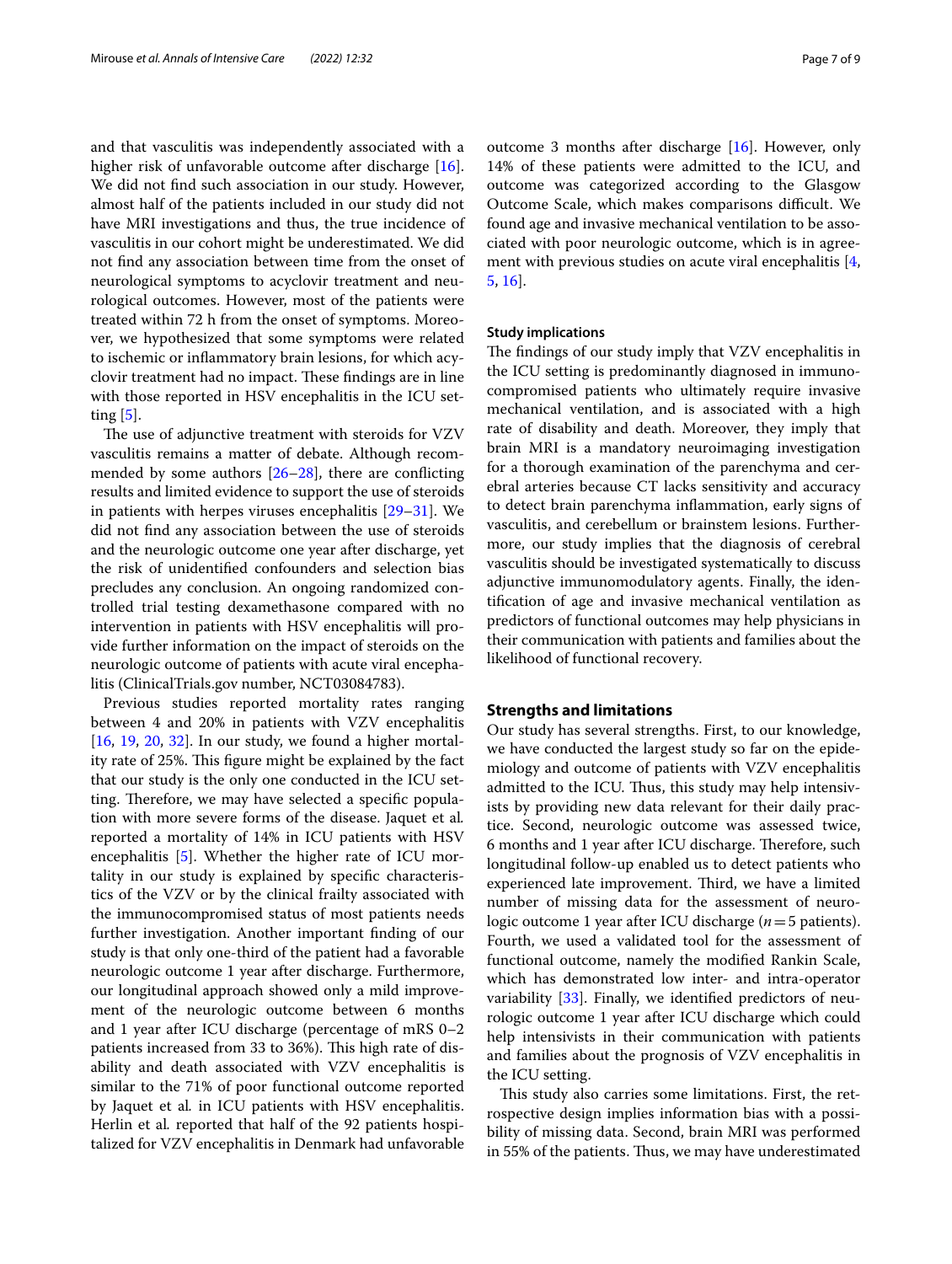the true incidence of some specifc complications, such as VZV vasculitis. Third, we used the modified Rankin Scale to assess the neurologic outcome, which has limited sensitivity to identify mild-to-moderate cognitive sequelae. Therefore, we may have overestimated the percentage of patients who recovered without neurologic impairment. Fourth, we did not fnd any association between clinical parameters, laboratory data, EEG fndings, treatments, and neurologic outcome. However, this lack of association might be related to the limited sample size of the study. Finally, we used a positive PCR for VZV in the CSF as inclusion criteria. Therefore, we might have missed some patients who could have been diagnosed with serologic testing of CSF.

# **Conclusion**

In conclusion, VZV encephalitis in ICU patients chiefy occurs in immunocompromised patients and is associated with a high rate of mortality and disability. Radiologic abnormalities of the brain parenchyma and vasculitis are common and should be investigated with MRI. One year after ICU discharge, 36% of the patients have a favorable neurologic outcome. Older age and invasive mechanical ventilation are associated with a higher risk of unfavorable neurologic outcome. Further research is needed targeting new therapeutic strategies to inhibit viral replication and reduce neuroinfammation, which hopefully could translate into better patients' outcomes.

#### **Abbreviations**

AKI: Acute kidney injury; CNS: Central nervous system; CSF: Cerebrospinal fuid; CT: Computed-tomography; EEG: Electroencephalogram; GCS: Glasgow Coma Scale; HSV: Herpes simplex virus; ICD-10: International Classifcation of Diseases 10th Revision; ICU: Intensive care unit; IQR: Interquartile range; MRI: Magnetic resonance imaging; mRS: Modifed Rankin Scale; OR: Odds ratios; PCR: Polymerase chain reaction; SOFA: Sequential Organ Failure Assessment; VZV: Varicella-zoster virus.

# **Supplementary Information**

The online version contains supplementary material available at [https://doi.](https://doi.org/10.1186/s13613-022-01002-y) [org/10.1186/s13613-022-01002-y.](https://doi.org/10.1186/s13613-022-01002-y)

<span id="page-7-2"></span>**Additional fle 1: Table S1.** Participating intensive care units. **Table S2.** Neurological outcome according to the treatment received.

#### **Acknowledgements**

None.

#### **Authors' contributions**

AM and EC made substantial contributions to the conception, design of the work, the acquisition, analysis, interpretation of data, have drafted the work or substantively revised it. RS, KR, SM, LA, NB, SF, PP, GG, CG, ASM, LP, RR, FB, FG, JM, EA made substantial contributions to the acquisition of data, have substantively revised the work. All authors have approved the submitted version and have agreed both to be personally accountable for the author's own contributions and to ensure that questions related to the accuracy or integrity of any part of the work, even ones in which the author was not personally

involved, are appropriately investigated, resolved, and the resolution documented in the literature. All authors read and approved the fnal manuscript.

# **Funding**

#### None.

#### **Availability of data and materials**

The datasets used and/or analyzed during the current study are available from the corresponding author on reasonable request.

#### **Declarations**

#### **Ethics approval and consent to participate**

This study was approved by the French Intensive Care Society Ethics Committee (#15-12) on March the 16th 2015, and received an authorization to use patients' data from the French Data Protection Agency (no 1868870). According to French law, a waiver of informed consent was obtained.

#### **Consent for publication**

Not applicable.

#### **Competing interests**

EC received fees for lectures and conference talks and had travel and accommodation expenses to attend scientifc meetings covered by Gilead, Baxter, and Sanof-Genzyme. SF received fees for lectures and conference talks and had travel and accommodation expenses to attend scientifc meetings covered by Vifor Pharma, Sanof-Genzyme and Asahi, and received consulting fees from Abionyx Pharma.

#### **Author details**

<sup>1</sup> Service de Médecine Intensive et Réanimation, Hôpital Saint-Louis, AP-HP, Paris, France.<sup>2</sup> Université de Paris, Paris, France.<sup>3</sup> Service de Médecine Intensive et Réanimation, Hôpital Bichat, APHP, Paris, France. <sup>4</sup>Service de Médecine Intensive et Réanimation, Hôpital Henri Mondor, Créteil, France. <sup>5</sup>Service de Réanimation Polyvalente, Hôpital André Mignot, Le Chesnay, France. <sup>6</sup>Service de Médecine Intensive et Réanimation, Hôpital E. Herriot, Hospices Civils de Lyon, Lyon, France.<sup>7</sup> Service de Médecine Intensive et Réanimation, Hôpital Saint-Antoine, APHP, Paris, France. <sup>8</sup> Département de Néphrologie et Transplantation d'organes – Unité de Réanimation, CHU de Toulouse, Toulouse, France. <sup>9</sup>Service de Réanimation Médicale, Hôpital Brabois, Nancy, France. <sup>10</sup>Service de Médecine Intensive et Réanimation, Hôpital Cochin, APHP, Paris, France. <sup>11</sup>Service de médecine intensive et réanimation, Groupement Hospitalier Nord, Hospices Civils de Lyon, Université de Lyon, INSERM 955, Créteil, France. <sup>12</sup>Service de Médecine Intensive et Réanimation Groupement Hospitalier Centre, Hôpital Edouard Herriot, Lyon, France. 13Service de Réanimation Polyvalente, CHRU de Lille - Hôpital Roger Salengro, Lille, France. <sup>14</sup>Service de Réanimation des Détresses Respiratoires et Infections Sévères, Hôpital Nord, AP-HM, Marseille, France. 15Service de Réanimation Médicale, CHU de Poitiers, Poitiers, France. <sup>16</sup>Service de Réanimation Médicale, Hôpital la Source, Orléans, France.<br><sup>17</sup>Service de Réanimation Médicale, Hôpital E. Muller, Mulhouse, France. <sup>18</sup>Ser‑ vice de Médecine Intensive et Réanimation, Hôpital Pitié-Salpêtrière, AP-HP, Paris, France. <sup>19</sup>Service de Médecine Intensive et Réanimation, CHU de Nantes, Nantes, France. 20Département de Médecine Interne et Immunologie Clinique, Hôpital Pitié-Salpêtrière, APHP, 83 boulevard de l'hôpital, 75013 Paris, France.

Received: 31 December 2021 Accepted: 18 March 2022 Published online: 05 April 2022

#### **References**

- <span id="page-7-0"></span>1. McGill F, Grifths MJ, Bonnett LJ, Geretti AM, Michael BD, Beeching NJ, et al. Incidence, aetiology, and sequelae of viral meningitis in UK adults: a multicentre prospective observational cohort study. Lancet Infect Dis. 2018;18:992–1003.
- <span id="page-7-1"></span>2. Martin NG, Iro MA, Sadarangani M, Goldacre R, Pollard AJ, Goldacre MJ. Hospital admissions for viral meningitis in children in England over fve decades: a population-based observational study. Lancet Infect Dis. 2016;16:1279–87.